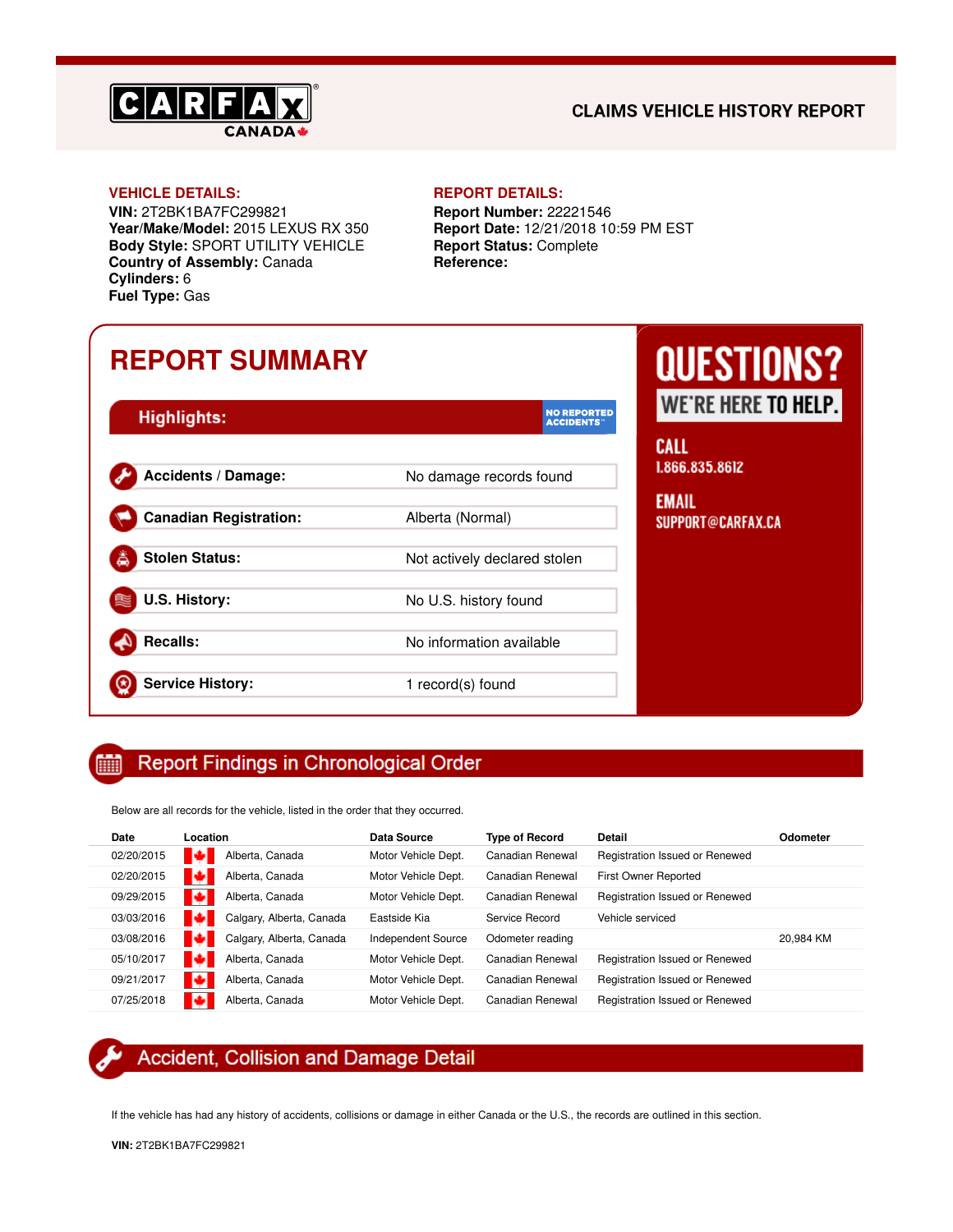### **Police Reported Accidents**

| Incident<br>Date | _ocatior                           | . .<br>Detail<br>. |
|------------------|------------------------------------|--------------------|
|                  | No police reported accidents found |                    |

#### **Accident/Damage Estimates**

Accident estimate records are generated by collision estimating facilities from the process of estimating the amount and extent of damage to a vehicle. Estimates in some cases have associated insurance claims.

| <b>Incident Date</b> | ocation | `stimate Date | Record<br>Tvne of | Detail | Amount | Odometer |
|----------------------|---------|---------------|-------------------|--------|--------|----------|
| No estimates found   |         |               |                   |        |        |          |

#### **Insurance Claims**

The insurance claims identified in this report do not include any medical pay-outs, damage to other vehicles, damage to property, towing, rental cars, or any other incidental damages.

| <b>Incident Date</b> | ∟ocation | <b>Type of Claim</b> | <b>Detail</b> | Amoun' | Jdometer |
|----------------------|----------|----------------------|---------------|--------|----------|
| No claims found      |          |                      |               |        |          |
|                      |          |                      |               |        |          |

#### **Other Damage Records**

| <b>Record Date</b>            | .ocation | Tvpe of Record | Detail | Odometer |
|-------------------------------|----------|----------------|--------|----------|
| No other damage records found |          |                |        |          |

### **Canadian Registration**

This section details where in Canada the vehicle is now or has ever been registered, as well as the status (Inspection Required, Normal, Non-repairable, Rebuilt, Salvage, Stolen) of the vehicle in those jurisdictions.

| <b>Jurisdiction</b>      | <b>Branding</b> | <b>Detail</b>                                                    |
|--------------------------|-----------------|------------------------------------------------------------------|
| <b>Alberta</b>           | <b>NORMAL</b>   | This vehicle has been registered as Normal in this jurisdiction. |
| <b>British Columbia</b>  | Not found       |                                                                  |
| Manitoba                 | Not found       |                                                                  |
| New Brunswick            | Not found       |                                                                  |
| Newfoundland             | Not found       |                                                                  |
| Nova Scotia              | Not found       |                                                                  |
| Northwest Territories    | Not found       |                                                                  |
| Nunavut                  | Not found       |                                                                  |
| Ontario                  | Not found       |                                                                  |
| Prince Edward Island     | Not found       |                                                                  |
| Quebec                   | Not found       |                                                                  |
| Saskatchewan             | Not found       |                                                                  |
| <b>Yukon Territories</b> | Not found       |                                                                  |

### **Stolen Vehicle Check**

This section outlines data from the Canadian Police Information Centre (CPIC), which is operated by the RCMP under the stewardship of National Police Services, on behalf of the Canadian law enforcement community.

#### **Stolen Vehicle Check**

Not declared stolen.



If the vehicle has been imported, you will find the details below.

#### **Import Records**

No vehicle import records found